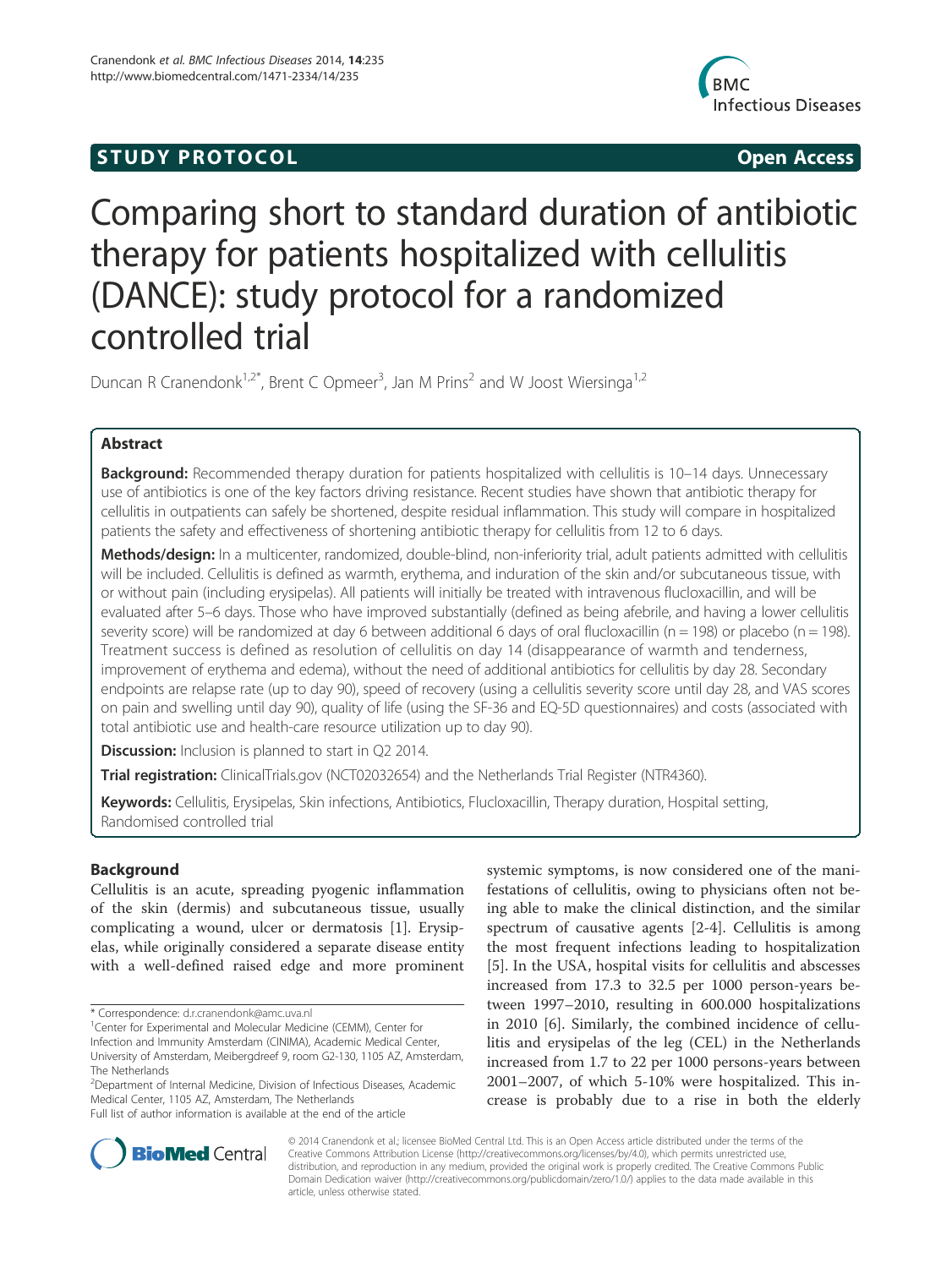population, and the number of patients with diabetes or other causes of immune suppression [7,8]. Relapse rates are around 12% after 21 days to a year [9-11], and up to 14-29% after three years [11-13].

As of yet, there is no consensus on admission criteria or rating scales of severity [14,15]. Patients admitted to the hospital for cellulitis generally receive their initial antibiotic regimen intravenously (IV). After initial IV therapy, switching to oral antibiotics is generally accepted when patients are afebrile, inflammatory symptoms are regressing and inflammatory markers are improving [16,17]. As most cellulitis cases are caused by streptococci and *Staphylococcus aureus*, Dutch national guidelines advise 10–14 days of flucloxacillin for patients with cellulitis (dosage: oral 500 mg q.d.s. or IV 1000 mg q.d.s.) [18]. This takes into account that methicillinresistant Staphylococcus aureus (MRSA) prevalence in the Netherlands is still well below 5%, while it is an increasing problem in many parts of the world [19]. The Infectious Diseases Society of America (IDSA) recommends a beta-lactam for non-purulent cellulitis, MRSA targeting antibiotics for purulent cellulitis, and treatment durations between 5–10 days for outpatients and 7–14 days for inpatients [20]. However, due to a lack of evidence the recommended duration of therapy in both of these guidelines is mainly based on expert opinion [2].

It is postulated that, like persisting radiological abnormalities in pneumonia [21], erythema that persists after a few days of antibiotic treatment is due to residual inflammation. If this is indeed the case, this would allow physicians to discharge patients or end antibiotic treatment before full symptom resolution [22,23]. A recent study reported that 5 days of antibiotics is not inferior to 10 days of antibiotics in outpatients with uncomplicated cellulitis responding to initial therapy, despite residual symptoms on day 5 [23]. In line, studies on urinary tract infections, respiratory tract infections, and other infectious diseases have also demonstrated that antibiotic therapy can safely significantly be shortened [24-31]. In light of these studies, we hypothesize that for patients hospitalized with cellulitis, treatment with a short course (6 days) of antibiotics is not inferior to a standard course (12 days), if they respond to initial treatment.

# Methods/design

The study is registered in the Netherlands Trial Register (NTR4360) and on ClinicalTrials.gov (NCT02032654). The publication on main study results will be in accordance with the Consolidated Standards of Reporting Trials (CONSORT) statement [32].

# Design and sites

The DANCE trial is an investigator-initiated, prospective, multicenter, randomized, investigator-, caregiver-

and patient blinded non-inferiority trial, with two parallel groups with an allocation ratio of 1:1. Subjects will initially be enrolled at eight Dutch hospitals: i) Academic Medical Center, Amsterdam; ii) VU University Medical Center, Amsterdam; iii) University Medical Center, Utrecht; iv) Diakonessenhuis, Utrecht; v) Flevoziekenhuis, Almere; vi) Onze Lieve Vrouwe Gasthuis, Amsterdam; vii) Sint Lucas Andreas Hospital, Amsterdam; viii) Slotervaart Hospital, Amsterdam. These sites serve a large, densely populated urban area of the Netherlands. In the case of slow enrolment, additional hospitals will be approached to participate in the study. This study will be conducted in accordance with the Declaration of Helsinki and was approved by the medical ethics committee of the Academic Medical Center, Amsterdam. The Boards of Directors of all participating sites subsequently approved the execution of the study in their centers.

# Participants

Adult patients meeting the in- but not exclusion criteria are eligible (see below). Cellulitis is defined as warmth, erythema, and induration of the skin and/or subcutaneous tissue, with or without pain (including erysipelas) [33]. Eligible patients are approached by local investigators who will provide them with the patient information folder. Two investigators (DRC and a research nurse) will be responsible for the informed consent process and data collection in every site. They will perform all study procedures. If this proves to be excessively time consuming, additional investigators will be recruited and trained. After providing consent, subjects can leave the study at any time for any reason if they wish to do so, without any consequences. The investigator can decide to withdraw a subject from the study for urgent medical reasons. Once randomized, withdrawn subjects will not be replaced, in accordance with the intention-to-treat principle.

The inclusion criteria are:

- - Admitted to receive intravenous antibiotics for cellulitis/erysipelas
- 18 years of age or older
- $\bullet$  Capable of giving written informed consent, able to comply with study requirements and restrictions

The exclusion criteria are:

- Allergy for flucloxacillin, other beta-lactam antibiotics or one of the additives, or history of flucloxacillin-induced hepatitis or liver enzyme disorders.
- Concurrent use of antibiotics for other indications
- Alternative diagnosis accounting for the clinical presentation.
- All cases involving any of the following factors: o Use of antibiotics with Gram-positive activity for more than 4 days in the past 7 days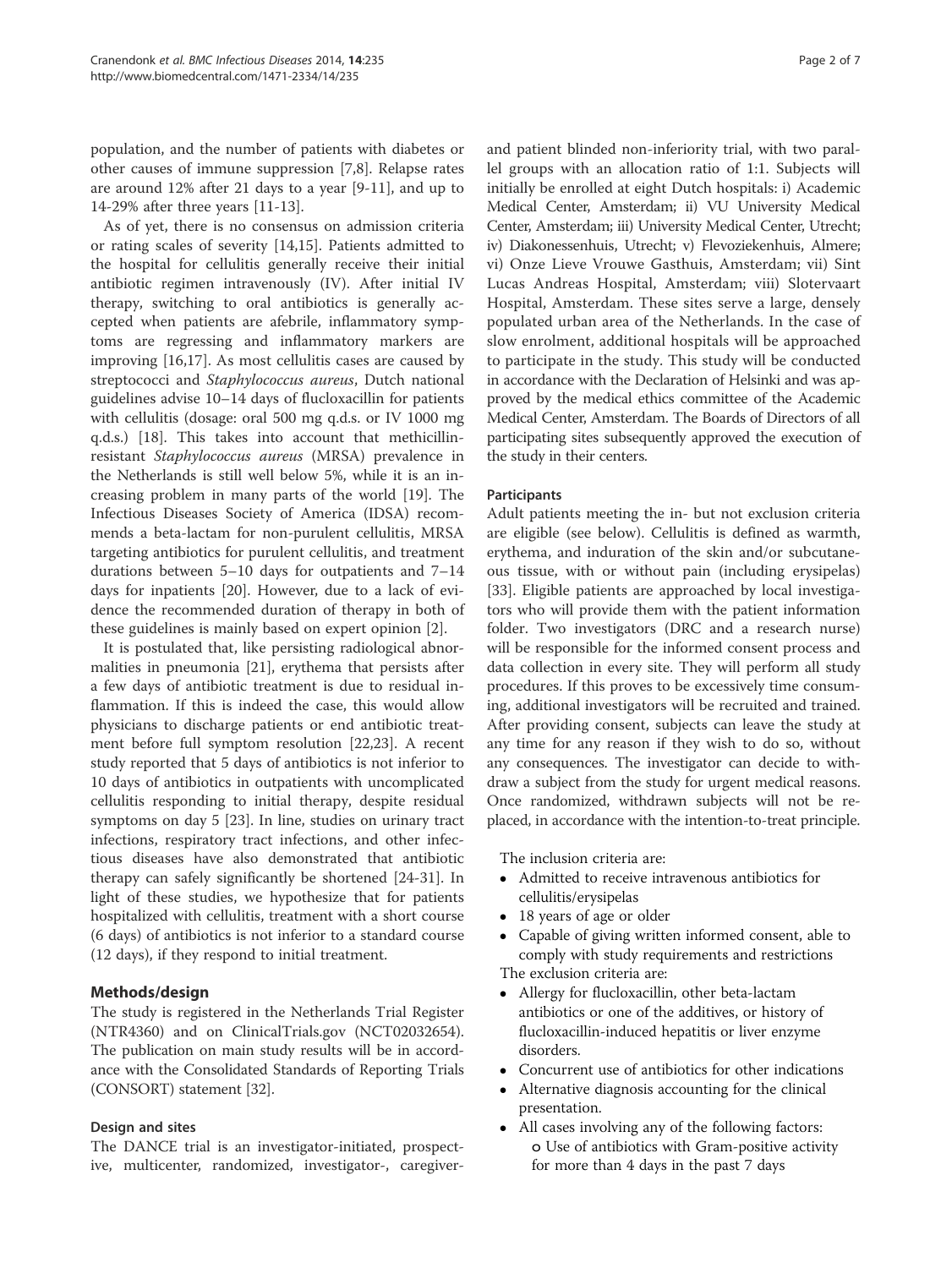- o Intensive care unit admission during the last 7 days
- o Severe peripheral arterial disease (Fontaine IV)
- o Severe cellulitis necessitating surgical debridement or fascial biopsy
- o Necrotizing fasciitis
- o Periorbital or perirectal involvement
- o Surgery
- o Life expectancy less than one month
- o Risk factors associated with Gram-negative pathogens as a causative agent [34]:
- Chronic or macerated infra-malleolar ulcers, or infra-malleolar ulcers with previous antibiotic treatment, in patients with diabetes mellitus [35]. • Neutropenia
- 
- Cirrhosis (Child-Pugh class B or C)
- Intravenous drug use

# Procedures

All participants will receive regular antibiotics (flucloxacillin, or another empiric beta-lactam with activity against S. aureus that is shortly after replaced by flucloxacillin) for the first 6 days of treatment. Treatment will be started intravenously, but a switch to oral medication can be performed at the caregiver's discretion when the patient has become afebrile and the cellulitis shows improvement. Participants will be assessed by one of the investigators at multiple time points (Table 1).

Participants responding to initial therapy, defined as absence of fever (temperature  $> 38.0^{\circ}$ C) and improvement in cellulitis severity score by day 5–6 compared to the first 24 hours of admission, and able to take oral medication will be randomized into one of two groups. One group will receive 6 more days of flucloxacillin (500 mg q.d.s.), while the other group will receive 6 days of placebo (500 mg q.d.s.). Of note, patients with a creatinine clearance of <10 ml/min or those on haemodialysis will receive 500 mg of trial medication t.d.s. Patients are not randomized if: i) they require ICU admission, concomitant antibiotics, or surgical intervention, or develop an allergic reaction (see exclusion criteria); ii) their blood cultures become positive (excluding contamination); or iii) they do not improve. Other aspects of treatment are according to standard of care. Compression therapy should be encouraged, but is not mandatory, and is at the discretion of the caregiver. Patients will be informed about the correct use of the trial medication. To register adherence, patients will be asked to bring left-over trial medication to their day 14 visit, at which the capsules will be counted and afterwards destroyed.

#### Assessments

Standard demographic and other patient characteristics will be collected, including age, gender, non-trial medication

|             |  | Table 1 Study assessments, questionnaires and specimen |  |
|-------------|--|--------------------------------------------------------|--|
| collections |  |                                                        |  |

|                                                            | Visit 1                  | Visit 2        | Visit 3                  | Visit 4   | Visit 5   | Visit 6   |
|------------------------------------------------------------|--------------------------|----------------|--------------------------|-----------|-----------|-----------|
|                                                            | Day 1                    | Day<br>$2 - 3$ | Day<br>$5 - 6$           | Day<br>14 | Day<br>28 | Day<br>90 |
| <b>Assessment</b>                                          |                          |                |                          |           |           |           |
| Informed consent                                           | X                        |                |                          |           |           |           |
| In-/Exclusion criteria                                     | Χ                        |                |                          |           |           |           |
| Baseline characteristics                                   | X                        |                |                          |           |           |           |
| Randomization criteria                                     |                          | Χ              | X                        |           |           |           |
| Randomization of<br>patients eligible for<br>randomization |                          |                | X                        |           |           |           |
| Physical examination                                       | X                        |                | X                        | X         | X         |           |
| Cellulitis severity<br>score                               | X                        | X              | X                        | X         | X         |           |
| VAS                                                        | X                        | X              | X                        | X         | X         | Χ         |
| Medication adherence                                       |                          |                |                          | X         |           |           |
| Non-study medication                                       |                          |                | Updated throughout study |           |           |           |
| Lab and culture<br>results                                 | Updated throughout study |                |                          |           |           |           |
| <b>Questionnaires</b>                                      |                          |                |                          |           |           |           |
| SF-36                                                      | Χ                        |                |                          |           | X         | Χ         |
| EQ-5D                                                      | Χ                        |                |                          |           | X         | Χ         |
| <b>HCRUQ</b>                                               |                          |                | X                        |           | X         | Χ         |
| <b>Specimen collection</b>                                 |                          |                |                          |           |           |           |
| Blood samples                                              | Χ                        | X              | X                        | X         | X         |           |
| Skin biopsy*                                               | Χ                        |                |                          |           |           |           |
| Skin swabs                                                 | Χ                        |                |                          | Χ         |           |           |

VAS = visual analog scales on pain and swelling; SF-36 = Short Form (36) questionnaire; EQ-5D = EuroQol-5D questionnaire; HCRUQ = health-care resource utilisation questionnaire. \*only performed in patients admitted to the main study site.

use, comorbidity, ethnic background, recreational drug use, smoking, body weight, residential status, and risk factors for cellulitis [6] (i.e. venous insufficiency, lymphoedema, peripheral arterial disease, immunosuppression, diabetes, trauma, tattoos, ulcers, eczema, tinea pedis and burns). The extent of cellulitis (length and width, lesion surface area) and presence of lymphadenopathy will be recorded on predetermined time points (Table 1). A cellulitis severity score will be used, which measures erythema, warmth, tenderness, edema, ulceration, drainage and fluctuation. Each parameter is scored with a numerical value of 0–3 (none, mild, moderate, and severe, respectively). This has been used previously in a trial on duration of therapy for uncomplicated cellulitis [23].

The two investigators responsible for data collection will standardize these assessments by performing simultaneous assessment at the beginning of the study. When five patients have been scored independently with identical scores, the investigators will start assessing patients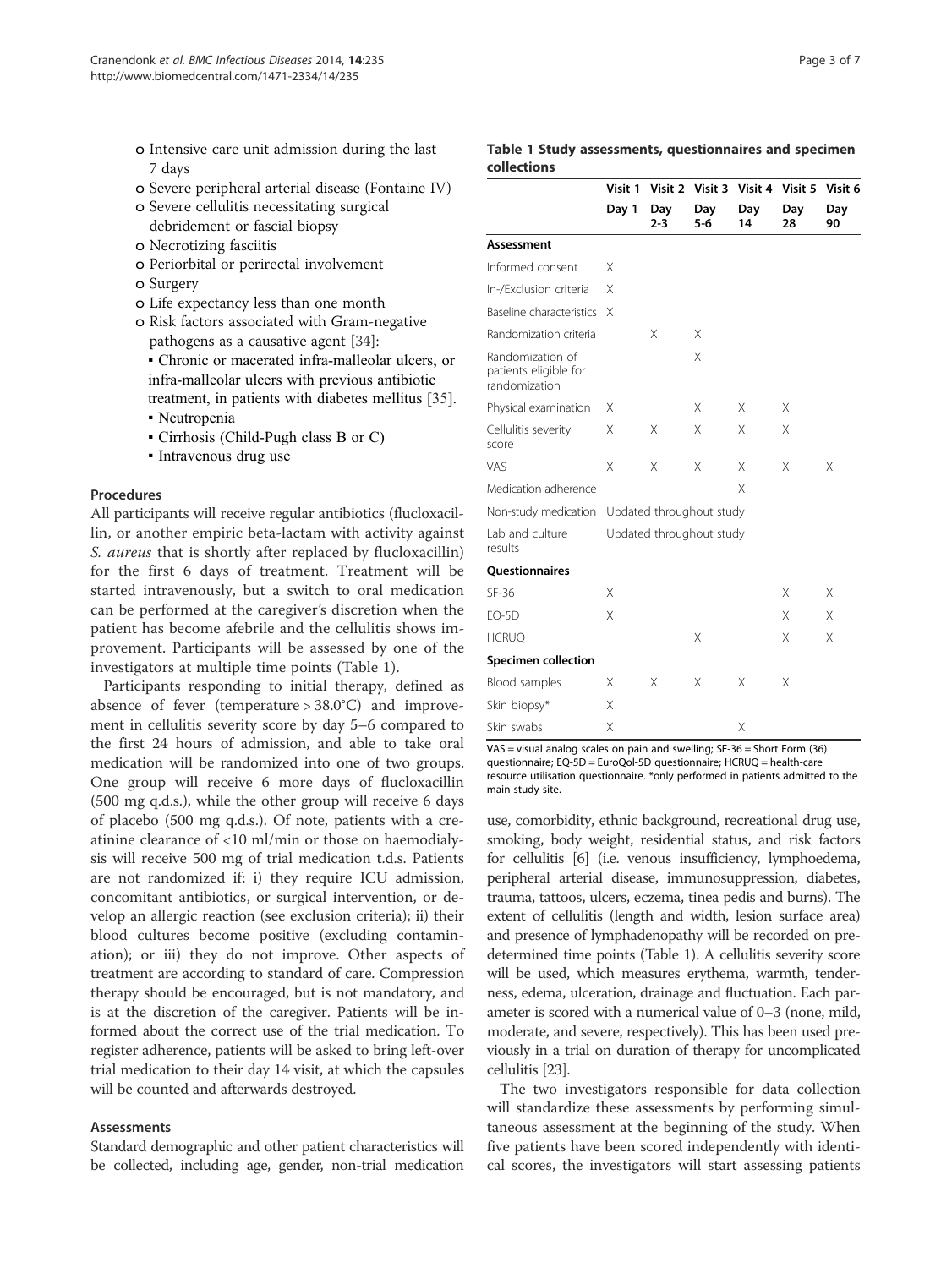on their own. After 100 patients have been assessed, the investigators will again assess five patients together. VAS scores and questionnaires will be collected through a web survey tool. Microbiological culture results and hematology and chemistry lab results will be collected from regular care, when available. Additionally, blood samples will be taken at multiple time points, and skin biopsies and swabs will be taken from selected patients on admission.

# Outcome measures

The primary outcome is resolution of cellulitis at day 14, defined as disappearance of warmth and tenderness at the site of infection, with substantial improvement in erythema and edema, and without recurrence by day 28, defined as the need for additional antibiotic therapy for cellulitis.

Secondary outcomes are recurrence of cellulitis by day 90; speed of recovery, determined by improvement in cellulitis severity score and through self-assessment of subjective pain and swelling on visual analog scales (VAS) from 0–10; mean health-related quality of life, using the SF-36 and EQ-5D questionnaires; and costs, associated with total antibiotic use and other healthcare resource utilisation, measured with modified versions of iMTA's Productivity Cost Questionnaire (iPCQ) and Medical Consumption Questionnaire (iMCQ).

Blood samples and skin biopsies will be used for biomarker discovery, fundamental research, and skin microbiota analyses.

# Randomization and blinding

Patients eligible for randomization will be allocated to either (1) flucloxacillin or (2) placebo in a 1:1 randomization ratio, using the online ALEA® software developed by the NKI-AVL (Amsterdam, NL). This independent central randomization service will create a computer generated random schedule of blocks with random block sizes (maximum block size of 6), stratified for presence of diabetes mellitus and study site. Upon randomization, the software will generate a randomization number for the investigators, and will send an automated e-mail to the appropriate pharmacy with the randomization number and randomization result. Pharmacies will dispense randomly numbered trial medication containers to the patients, depending on the randomization result, working from a confidential list which describes the content (flucloxacillin or placebo) of each numbered container. Flucloxacillin and placebo are in similar capsules, and are administered in the same dosage and duration, leading to blinding of patients, investigators and caregivers. The randomization code will only be broken in case the Data Safety Monitoring Board (DSMB) advises to do so.

#### Sample size

When the sample size in each group is 198 (396 total), a two-group large-sample normal approximation test with a one-sided 0.050 significance level will have 80% power to reject the null-hypothesis that 6 days of antibiotics is not inferior to 12 days of antibiotics. This assumes a conservatively estimated treatment failure rate of 20%, and considers a 10% absolute difference in treatment failure rate between the two groups as equivalence limit.

# Analysis plan

Statistical analysis will be performed using the modified intention-to-treat principle (mITT), including all randomized patients who received at least one dose of the study medication. Missing data will be handled with multiple imputation. Baseline assessments and outcome parameters will be summarized. Continuous variables will be summarized with standard descriptive statistics, categorical variables with frequencies and percentages.

For the primary outcome, the proportion of successful treatments will be calculated for the two groups, and the absolute risk difference (with one sided 95% confidence limit) will be estimated to evaluate the non-inferiority hypothesis (Table 2). In a secondary analysis, the difference in proportion in the two groups will be adjusted for relevant baseline covariates, using a logistic regression analysis. The difference in proportion of successful treatments will be estimated at mean values for the covariates. Differences in secondary outcome parameters will be reported as relative risk or mean difference (with 95% confidence interval), and p-values for statistical significance estimated with the Chi-square test, t-test or Mann– Whitney test, where appropriate. A Kaplan-Meier analysis will be performed to compare the time to relapse (defined as requiring additional antibiotics for cellulitis) between the two groups.

A per protocol analysis will also be performed, for this analysis the following randomized patients of whom the compliance is clear will be included: patients with treatment failure who have received at least 24 hours of study medication, and patients with treatment success who have received at least four days of study medication.

For this analysis treatment success is defined as resolution of cellulitis at 14 days – disappearance of warmth and tenderness at the site of infection, with substantial improvement in erythema and edema –without recurrence by day 28, defined as the need of additional antibiotic therapy for cellulitis [23]. Treatment failure is defined as the persistence or progression of signs and symptoms of the acute process at 14 days after randomization, a recurrence before day 28, or the inability to complete the study owing to adverse events. The response is deemed indeterminate when the patient (i) received less than 80% of the study drug for reasons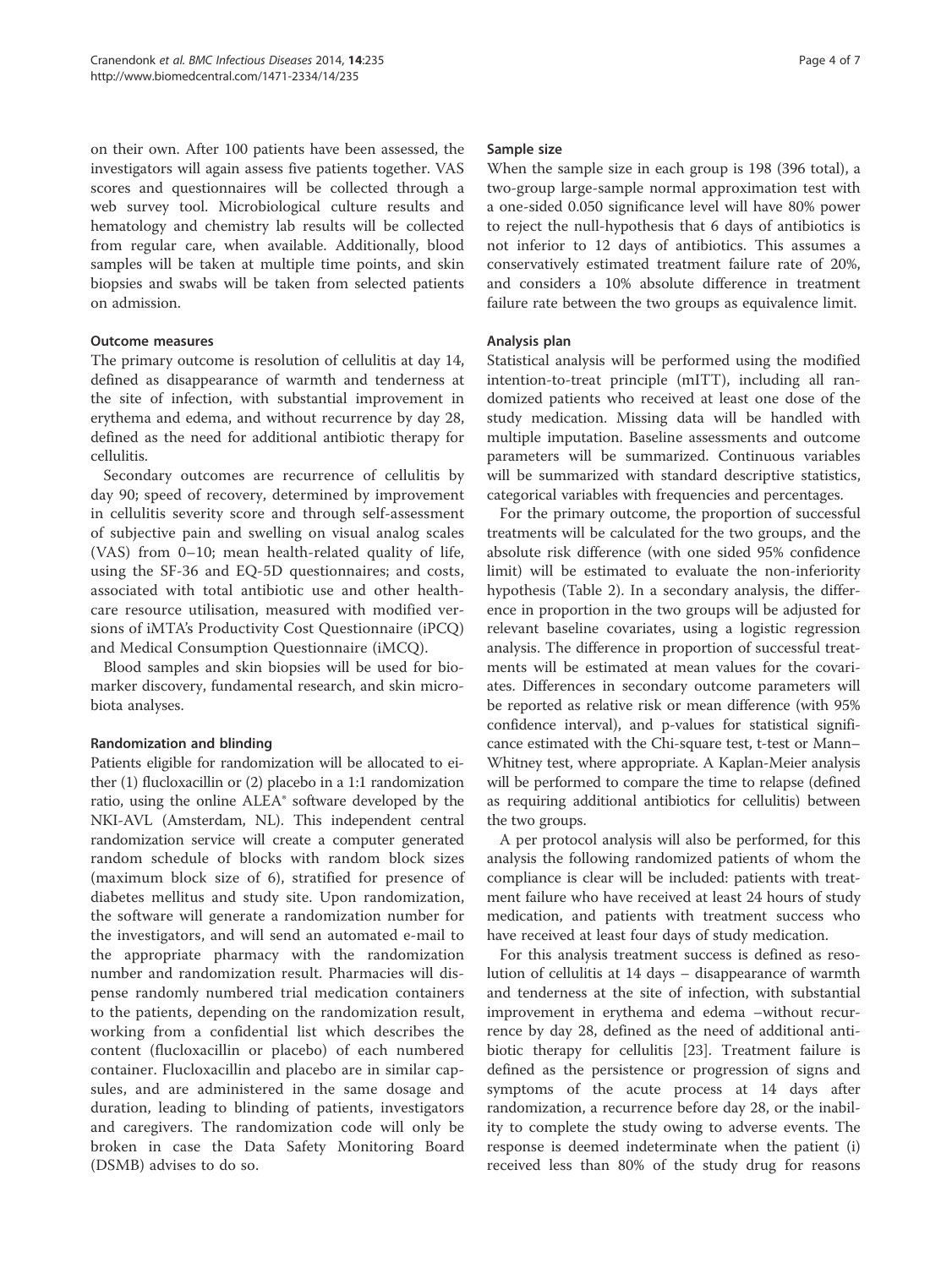Table 2 Statistical analysis plan

| Variable/outcome                                   | <b>Hypothesis</b>                       | Outcome measure                                                                         | <b>Methods of analysis</b>                                       |
|----------------------------------------------------|-----------------------------------------|-----------------------------------------------------------------------------------------|------------------------------------------------------------------|
| 1. Primary                                         |                                         |                                                                                         |                                                                  |
| Resolution without relapse                         | Intervention not inferior<br>to control | Percent cured on day 14 without relapse<br>by day 28 [binary]                           | Absolute risk difference                                         |
| 2. Secondary                                       |                                         |                                                                                         |                                                                  |
| Relapse by day 90                                  | No difference                           | Percent with relapse [binary]                                                           | $\text{Chi}^2 \rightarrow \text{Relative risk}$                  |
| Time to relapse                                    | No difference                           | Relapse after cure [time to event]                                                      | Kaplan-Meier survival analysis                                   |
| Objective speed of recovery                        | No difference                           | Cellulitis severity score [continuous]                                                  | Student's T-test or Mann-Whitney U test                          |
| Subjective speed of recovery                       | No difference                           | Visual analogue scales of pain and swelling<br>[continuous]                             | Student's T-test or Mann-Whitney U test                          |
| Quality of life                                    | No difference                           | SF-36 questionnaire score at day 1, 28 and<br>90 [continuous]                           | Student's T-test or Mann-Whitney U test                          |
| Additional antibiotic usage                        | No difference                           | Total amount of additional antibiotic use,<br>in DDD [continuous]                       | Student's T-test or Mann-Whitney U test                          |
| Health care utilization                            | No difference                           | Total treatment associated costs, Health<br>Care Utilization Questionnaire [continuous] | Student's T-test or Mann-Whitney U test                          |
| 3. Subgroup analyses                               |                                         |                                                                                         |                                                                  |
| Cellulitis severity score on a<br>continuous scale | Severity score affects<br>cure rate     |                                                                                         | Regression analysis, with interaction term<br>for severity score |
| Diabetes mellitus vs no<br>diabetes mellitus       | Diabetes affects cure rate              |                                                                                         | Regression analysis, with interaction term<br>for (no) diabetes  |
| 4. Sensitivity analyses                            | Intervention not inferior<br>to control | All outcomes                                                                            |                                                                  |
| Per protocol analysis                              |                                         |                                                                                         | $Chi^2 \rightarrow Relative risk$                                |
| Primary outcome adjusted<br>for covariates         |                                         |                                                                                         | Logistic regression analysis                                     |

other than treatment failure, (ii) acquired a concomitant infection outside of the skin requiring antibiotic treatment, (iii) was lost to follow-up, or (iv) died unrelated to the primary diagnosis.

Two subgroup analyses are planned, and statistically tested with interaction effects: one for patients with diabetes mellitus, and one based on the cellulitis severity score. Diabetes mellitus is known to influence outcome in patients treated for complicated skin and skin structure infections, through multiple suggested mechanisms [36]. A high cellulitis severity score reflects an extensive local inflammatory response, which might indicate a higher grade of infection that possibly requires more intensive or prolonged antibiotic therapy.

#### Data safety monitoring board

An independent DSMB has been established, consisting of two infectious disease specialists and a methodologist. They will evaluate mortality after 198 patients have completed the trial. Given the expected low mortality rates [37], the power to detect differences in mortality at this stage will be very low. Therefore, the DSMB will qualitatively evaluate all deaths for their possible relation with the given treatment. Only in case of striking differences between the two arms the DSMB will inform investigators and the medical ethics committee. The frequency of other DSMB meetings will depend on the study proceedings and the judgment of the DSMB chair.

#### **Discussion**

It is important that antibiotic exposure is kept to a minimum without compromising patient safety, in order to minimize the emergence of antibiotic resistance [38]. Unnecessary usage of antibiotics, like prolonged treatment duration, is one of the key factors driving resistance [39]. Ideally, the most narrow-spectrum antibiotic is used for the shortest period of time. The problem is that antibiotic treatment duration studies, especially for cellulitis, are relatively scarce amidst the plethora of clinical trials that usually compare newer to older antibiotics, sometimes with different durations. Only one trial has been published that was specifically designed to examine treatment duration in patients with cellulitis; however that one was performed in an outpatient setting [23]. This study will be the first to investigate the optimal antibiotic treatment duration for cellulitis in hospitalized patients, a group of patients that has increased significantly over the last few years and is responsible for the bulk of the cellulitis associated health care expenditure.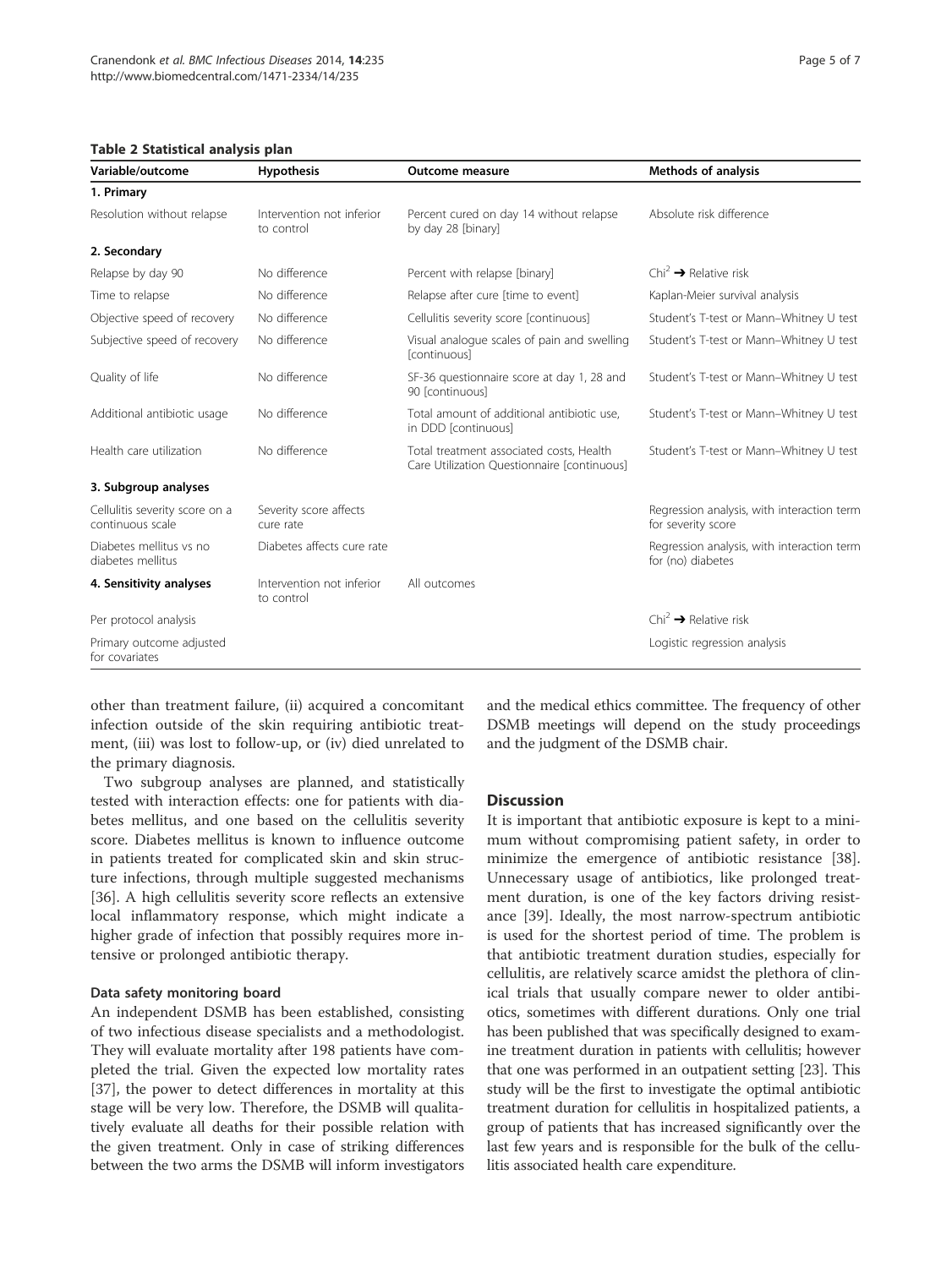One of the current study protocol's strong points is that the in- and exclusion criteria allow for a large group of cellulitis patients to be included, while still excluding accepted confounders, making the results applicable to a large population. Randomizing at day 5–6 allows for better implementation of the results into clinical practice, since response to initial therapy will be the main determinant when deciding on cessation or continuation of treatment. The short time period in which the primary outcome is measured will hopefully lead to a minimal loss to follow-up. Another strong point is data accuracy, as we will limit the number of main investigators who will assess the outcome parameters, in order to reduce inter-observer variability. Photographs of selected patients will be used to check the accuracy of the measured cellulitis severity scores.

An important challenge will be patient recruitment, as in many randomized controlled trials. We will evaluate the recruitment rate at multiple time points, and if it is too low, additional centers will be approached to assist in inclusion. This should not interfere with data quality, as the same investigators will continue to perform the study procedures, despite the increasing number of participating centers. Attention will also be given to compliance, as trial medication is one capsule size larger than regular flucloxacillin, possibly leading to decreased compliance and thus bias towards non-inferiority. This will be, at least partially, mitigated by careful explanation of the necessity of taking trial medication upon entrance into the trial, and performing pill-counts at the end of the study.

If this trial shows non-inferiority of short course antibiotic therapy in cellulitis, this would allow for systematically shortening therapy for the entire spectrum of skin and soft tissue diseases [23].

#### Trial status

Patient recruitment for the trial will start from the beginning of 2014. Data collection is estimated to finish in 2017.

#### Finances

This study is financed by a grant of the Netherlands Organisation for Health Research and Development (ZonMW) (grant nr 836011024).

#### Abbreviations

DANCE: Duration of ANtibiotic therapy for CEllulitis; MRSA: Methicillin resistant Staphylococcus aureus; VAS: Visual analog scales on pain and swelling; SF-36: Short Form (36) questionnaire; EQ-5D: EuroQol-5D questionnaire; HCRUQ: Health-care resource utilisation questionnaire; DSMB: Data safety monitoring board.

#### Competing interests

The authors declare that they have no competing interests.

#### Authors' contributions

DC and WJW conceived the study and drafted the manuscript. BCO and JP participated in designing the study and assisted in drafting the manuscript. WJW obtained funding for the study. All authors have read the final manuscript, and give approval for it to be published.

#### Acknowledgements

We thank all the members of the DANCE study group, and their associated staff, for their continuing support and cooperation: M.A. van Agtmael, MD, PhD, VU University Medical Center, Amsterdam; I.M. Hoepelman, MD, PhD, University Medical Center, Utrecht; S.U.C. Sankatsing, MD, PhD, Diakonessenhuis, Utrecht; J. Branger, MD, PhD, Flevoziekenhuis, Almere; K. Brinkman, MD, PhD, Onze Lieve Vrouwe Gasthuis, Amsterdam; J. Veenstra, MD, PhD, Saint Lucas Andreas Hospital, Amsterdam; F.N. Lauw, MD, PhD, Slotervaart Hospital, Amsterdam. We would also like to thank our DSMB: J.T. van Dissel (chair), MD, PhD, Leiden University Medical Center, Leiden, and Dutch National Institute for Public Health and the Environment (RIVM), Bilthoven; S.E. Geerlings, MD, PhD, Academic Medical Center, Amsterdam; M.G.W. Dijkgraaf, PhD, Academic Medical Center, Amsterdam. We thank J.M. Lankelma, MD, for her assistance in drafting the initial version of the protocol.

#### Author details

<sup>1</sup> Center for Experimental and Molecular Medicine (CEMM), Center for Infection and Immunity Amsterdam (CINIMA), Academic Medical Center, University of Amsterdam, Meibergdreef 9, room G2-130, 1105 AZ, Amsterdam, The Netherlands. <sup>2</sup>Department of Internal Medicine, Division of Infectious Diseases, Academic Medical Center, 1105 AZ, Amsterdam, The Netherlands. <sup>3</sup>Clinical Research Unit, Academic Medical Center, 1105 AZ, Amsterdam, The **Netherlands** 

#### Received: 21 March 2014 Accepted: 24 April 2014 Published: 5 May 2014

#### References

- 1. Swartz MN: Cellulitis. N Engl J Med 2004, 350:904-912.
- 2. Kilburn S, Featherstone P, Higgins B, Brindle R: Interventions for cellulitis and erysipelas. Cochrane Database Syst Rev 2010, 6:1–64.
- 3. Chira S, Miller LG: Staphylococcus aureus is the most common identified cause of cellulitis: a systematic review. Epidemiol Infect 2010, 138:313–317.
- 4. Gunderson CG, Martinello RA: A systematic review of bacteremias in cellulitis and erysipelas. J Infect 2012, 64:148–155.
- 5. Christensen KLY, Holman RC, Steiner CA, Sejvar JJ, Stoll BJ, Schonberger LB: Infectious disease hospitalizations in the United States. Clin Infect Dis 2009, 49:1025–1035.
- 6. Phoenix G, Das S, Joshi M: Diagnosis and management of cellulitis. Br Med J 2012, 345:e4955.
- 7. Goettsch WG, Bouwes Bavinck JN, Herings RMC: Burden of illness of bacterial cellulitis and erysipelas of the leg in the Netherlands. J Eur Acad Dermatol Venereol 2006, 20:834–839.
- 8. Wielink G, Koning S, Oosterhout R, Wetzels R, Nijman F, Draijer L: Dutch College of General Practitioners Guideline on bacterial skin infections. Huisarts Wet 2007, 9:426–444.
- 9. Bergkvist PI, Sjöbeck K: Relapse of erysipelas following treatment with prednisolone or placebo in addition to antibiotics: a 1-year follow-up. Scand J Infect Dis 1998, 30:206-207.
- 10. Jenkins TC, Sabel AL, Sarcone EE, Price CS, Mehler PS, Burman WJ: Skin and soft-tissue infections requiring hospitalization at an academic medical center: opportunities for antimicrobial stewardship. Clin Infect Dis 2010, 51:895–903.
- 11. Ellis Simonsen SM, van Orman ER, Hatch BE, Jones SS, Gren LH, Hegmann KT, Lyon JL: Cellulitis incidence in a defined population. Epidemiol Infect 2006, 134:293–299.
- 12. Cox NH, Colver GB, Paterson WD: Management and morbidity of cellulitis of the leg. J R Soc Med 1998, 91:634–637.
- 13. Jorup-Rönström C, Britton S: Recurrent erysipelas: predisposing factors and costs of prophylaxis. Infection 1987, 15:105–106.
- 14. Perelló-Alzamora M-R, Santos-Duran J-C, Sánchez-Barba M, Cañueto J, Marcos M, Unamuno P: Clinical and epidemiological characteristics of adult patients hospitalized for erysipelas and cellulitis. Eur J Clin Microbiol Infect Dis 2012, 31:2147–2152.
- 15. Morris AD: Cellulitis and erysipelas. Clin Evid (Online) 2008, 01:1-8.